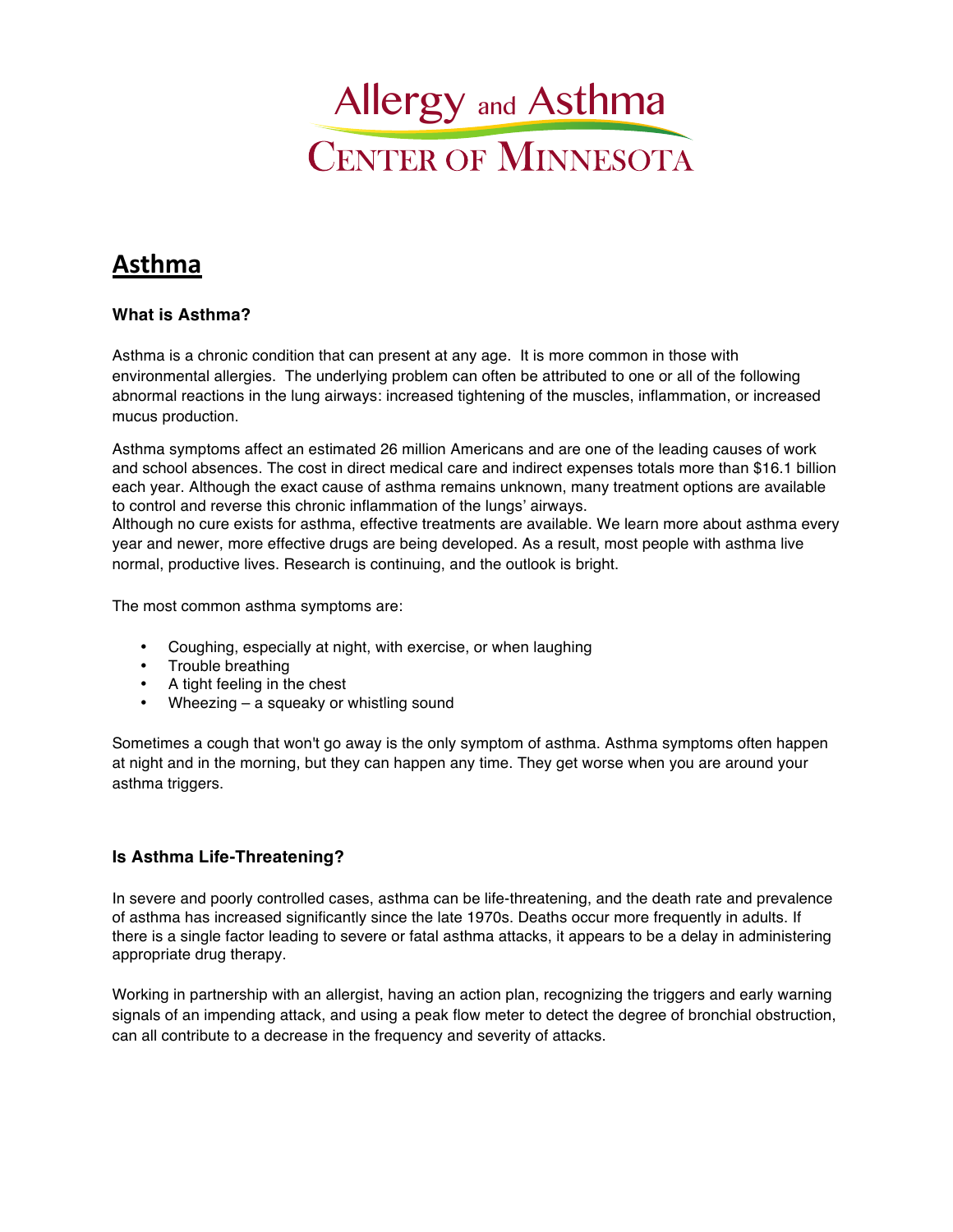### **Asthma Treatment Options**

Prevention is always the best strategy. A person with asthma should know what situations prompt an attack, such as exposure to allergens, respiratory infections and cold weather, and to avoid these situations whenever possible. If asthma attacks are severe, unpredictable or flare up more than twice a week, then asthma treatment with a long-term control medication is recommended. Long-term medications are preventive, taken daily and can achieve and maintain control of asthma symptoms.

Because inflammation of the lungs and airways plays a critical role in asthma, the most effective medications for long-term control have anti-inflammatory effects. Various forms of anti-inflammatory medication are available and should be discussed with a physician.

One of the most effective anti-inflammatory medications for controlling asthma is inhaled corticosteroids. Taken early and as directed, these medications can improve asthma control, normalize lung function, and possibly prevent irreversible injury to lung airways. Often a single dose taken daily is enough to control asthma. Other anti-inflammatory medications include cromolyn and nedocromil.

Other medications for long-term control of asthma are long-acting inhaled or oral bronchodilators (beta agonists), long-acting theophylline or regular use of oral corticosteroids. Combination therapy (inhaled corticosteroid plus a long-acting beta2-agonist) is the preferred treatment for asthma when inhaled corticosteroids alone do not control the disease.

Unless directed by a physician, asthma patients should never change or discontinue preventive medications, and should always keep an adequate supply available.

For people with allergic asthma, immunotherapy (allergy vaccinations) may offer relief from symptoms prompted by allergens that act as triggers and cannot be avoided. Immunotherapy increases a patient's tolerance to the allergens that prompt asthma symptoms. A recent treatment option called anti-IgE stops an allergic reaction before it begins, helping prevent asthma attacks by blocking the antibody that causes the reaction. The treatment is approved for patients age 12 and older who have moderate-to-severe allergic asthma.

### **How Can I Prevent and Treat Symptoms of Exercise-Induced Bronchoconstriction?**

Working together we can create an asthma action plan. You and your allergist can try to find out what causes your asthma symptoms, like high pollen counts or air pollution when you exercise. Then you can try to avoid these things.

- Warm up with gentle exercises for about 15 minutes before you start more intense exercise.
- Cover your mouth and nose with a scarf or face mask when you exercise in cold weather.
- Try to breathe through your nose while you exercise. That helps warm the air that goes into your lungs.

Take medicine to prevent and treat this kind of asthma.